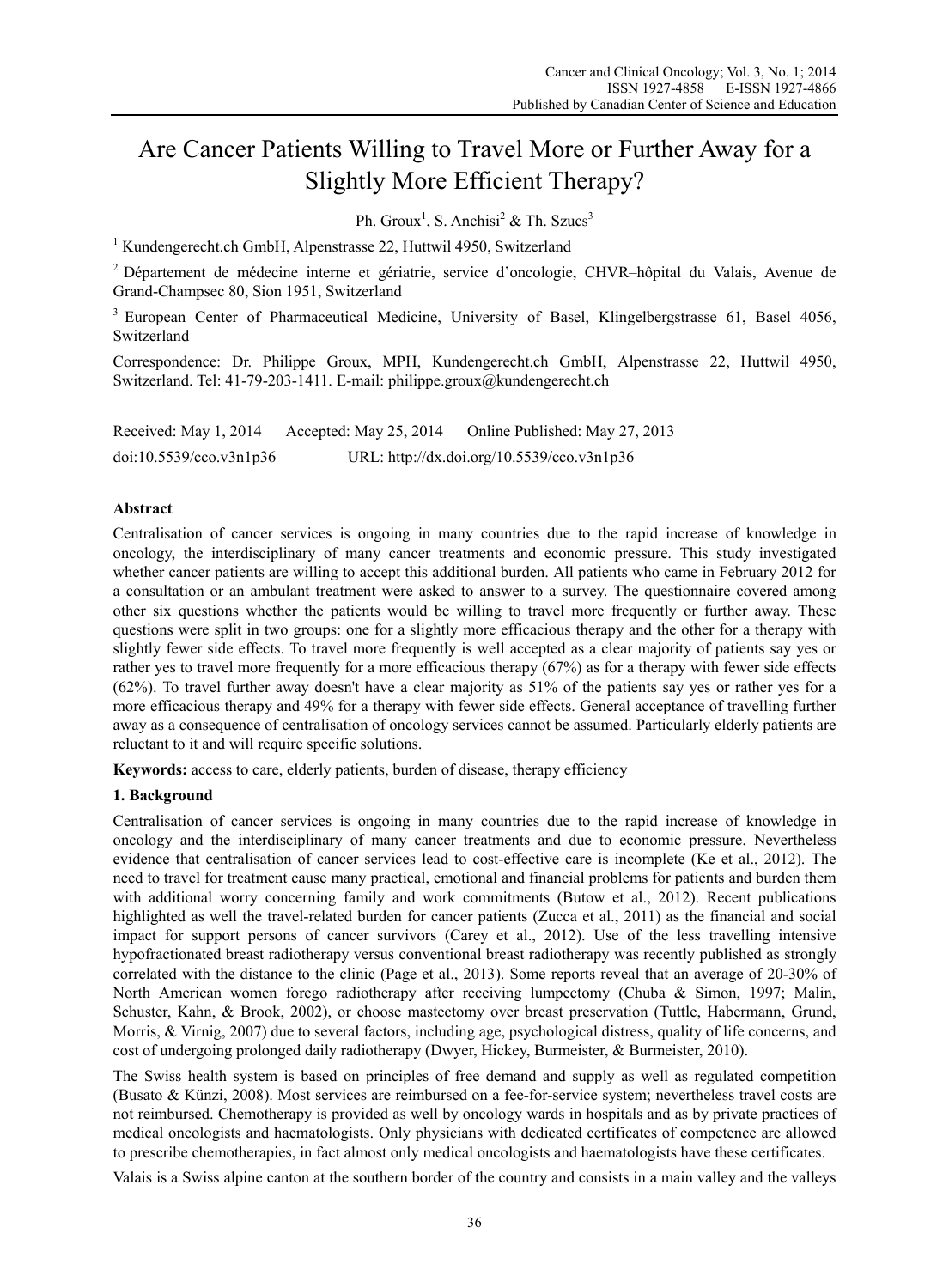of several feeder rivers. The population of the upper part of the valley speaks German, the population in the middle and the lower part of the valley speaks French. All cancer treatments are offered in cities in the main valley. Chemotherapies are offered by the Hôpital du Valais in four different regional sites (Brig, Martigny, Sion, Sierre), by the Hôpital du Chablais-Riviera in Monthey and by a private practice in Sierre. Eighty-six per cent of the population has access to chemotherapy within a 30 minute drive. A radio-oncology service is offered in Sion. A former study emphasized transport issues as a major obstacle to cancer treatment  $(S.$  Anchisi  $\&$  A. Anchisi, 2008). A recent study demonstrated that cancer patients in Valais outline this issue when discussing cancer treatment as well with their general practitioner as with their medical oncologist (Groux & Szucs, 2013).

We investigated whether all patients who came in February 2012 for consultation or ambulant therapy to one of the four centres of the Hôpital du Valais or the private practice would theoretically accept to travel more frequently or further away for a slightly more efficient therapy. The aim was to characterize and quantify the acceptance to travel further away and to identify groups of patients who probably need particular solutions.

#### **2. Methods**

All patients who came in February 2012 for consultation or ambulant treatment to one of the four centres of the Hôpital du Valais or to the private practice were asked to answer a survey. Exception was made with patients who came for the first time and didn't have a diagnosis yet. All patients were asked at least once per centre to fill out the questionnaire. Patients who were asked twice or more were free to answer again or not. If a patient came up in two different centres he was asked to answer in both centres. The questionnaire covered several themes as age, kind of cancer, kind of treatment, how the patient travelled to the centre, how long the travel lasted and six questions whether the patients would be willing to travel more frequently or further away. These questions were split in two groups: one for a slightly more efficacious therapy and the other for a therapy with slightly fewer side effects.

The first group of questions was "if a slightly more efficacious therapy as your actual therapy would exist, would you be willing to (a) travel more frequently, (b) travel further away and (c) be treated in another canton?" with the following options to choose (1) No, (2) rather no, (3) rather yes, (4) yes and (5) I don't know.

The second group of questions was "if a therapy with slightly fewer side effects as your actual therapy would exist, would you be willing to (a) travel more frequently, (b) travel further away and (c) be treated in another canton?" with the following options to choose (1) No, (2) rather no, (3) rather yes, (4) yes and (5) I don't know.

The data were summarized and analyzed using Microsoft Excel and EpiData Analysis (Epidata Association, Odense, Denmark). Patients with contradictory answers, not living in Valais or not having cancer were excluded. If a patient answered twice to the questionnaire at the same site only the first questionnaire was taken in consideration.

The four distance groups (see Table 1) were not homogenous for the language ratio (20% German speaking patients in group 1, 26% in group 2, 55% in group 3, 84% in group 4). Language is important because the distance to the next possible site is longer for the German speaking patients as a trip from the unique oncology ward in the German speaking part (Brig) to the secondary hospital (Sion) lasts 60 minutes while a trip from an oncology ward in the French speaking part to the secondary hospital lasts only 15 to 30 minutes. Differences in median age (61 years for group 1, 62 years for group 2, 65 years for group 3 and 65 years for group 4) were minor. To allow comparisons between distance group data were standardized for language and age. Approval for the study was obtained from the medical-ethical commission of the canton of Valais.

#### **3. Results**

629 questionnaires were handed out from which 619 were collected. 408 different patients participated to the survey. 323 (79%) different patients answered to all requested questions for this publication (79% of all participating patients). The patient characteristics are summarized in Table 1, the answers in Table 2.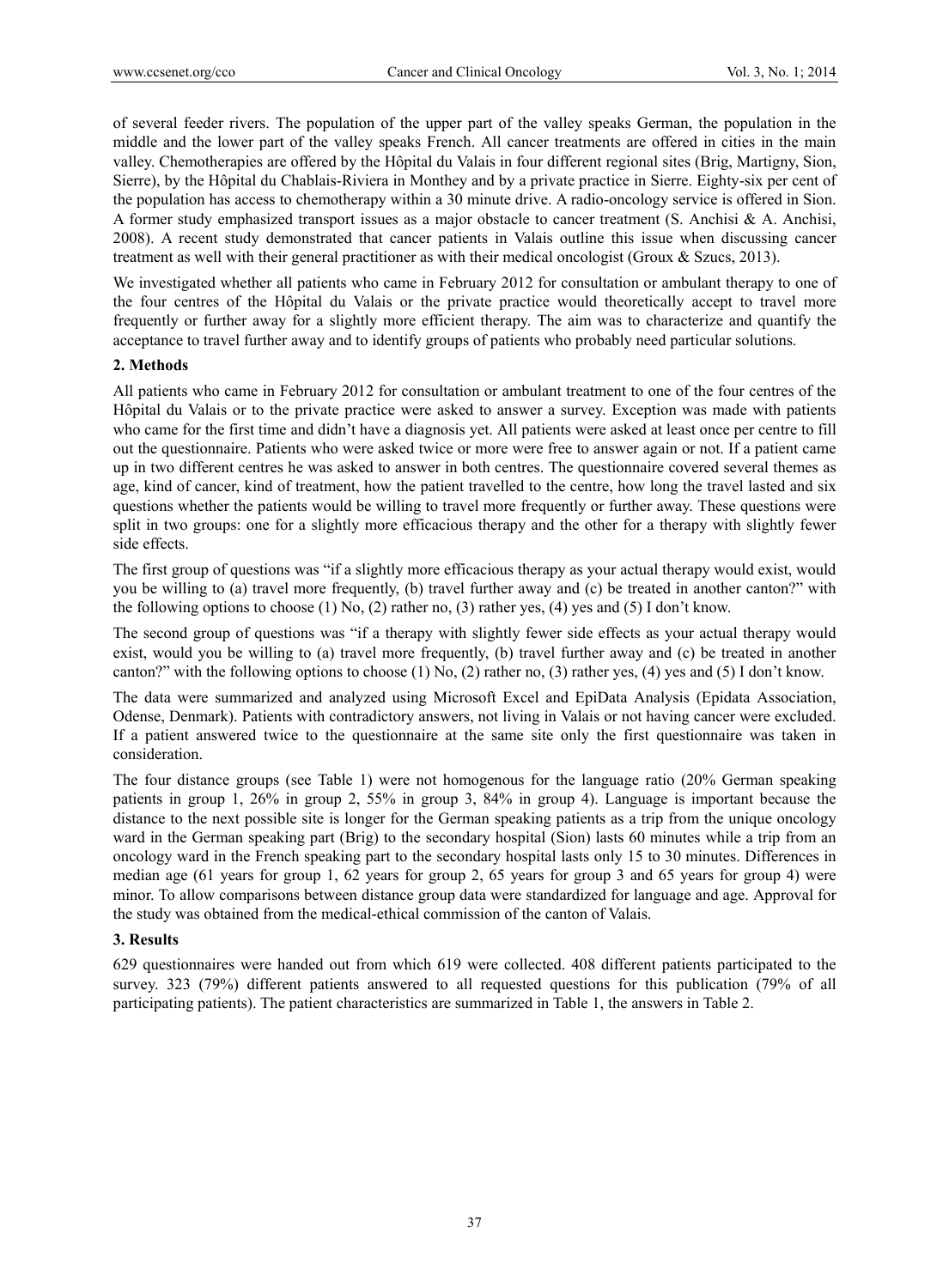| Table 1. Patient characteristics |
|----------------------------------|
|----------------------------------|

| <b>Patient characteristics</b> | <b>Result</b>    |  |
|--------------------------------|------------------|--|
| Gender                         |                  |  |
| Women                          | 178 (55%)        |  |
| Men                            | 145 (45%)        |  |
| Median age                     | 63 years         |  |
| Age                            |                  |  |
| Youngest patient               | 19 years old     |  |
| Oldest patient                 | 87 years old     |  |
| Language                       |                  |  |
| French                         | 218(67%)         |  |
| German                         | 105 German (33%) |  |
| Distance to treatment centre   |                  |  |
| Below 15 minutes               | $130(40\%)$      |  |
| Between 15 and 30 minutes      | 112(35%)         |  |
| Between 30 and 60 minutes      | 62(19%)          |  |
| More than 60 minutes           | 19(6%)           |  |

Table 2. Answers of all 323 patients to the question

| Question                       | Answer for a slightly more | Answer for a therapy with   |
|--------------------------------|----------------------------|-----------------------------|
|                                | efficacious therapy        | slightly fewer side effects |
| Would you be willing to travel |                            |                             |
| more frequently                |                            |                             |
| N <sub>0</sub>                 | 10(3%)                     | 19(6%)                      |
| <b>Rather No</b>               | 27(8%)                     | 18(6%)                      |
| <b>Rather Yes</b>              | 54 (17%)                   | 48 (15%)                    |
| <b>Yes</b>                     | 161 $(50\%)$               | 152 (47%)                   |
| I don't know                   | 38 (12%)                   | 51 $(16%)$                  |
| No answer                      | 23 $(10\%)r$               | 35 $(11\%)$                 |
| Would you be willing to travel |                            |                             |
| further away                   |                            |                             |
| N <sub>0</sub>                 | 18(6%)                     | 22(7%)                      |
| <b>Rather No</b>               | 32 $(10\%)$                | 28 (9%)                     |
| <b>Rather Yes</b>              | 37(11%)                    | 43 (13%)                    |
| Yes                            | 130 (40%)                  | 115 (36%)                   |
| I don't know                   | 25(8%)                     | 28(9%)                      |
| No answer                      | 81 (25%)                   | 87 (27%)                    |
| Would you be willing to be     |                            |                             |
| treated in another canton      |                            |                             |
| N <sub>0</sub>                 | 22(7%)                     | 27(8%)                      |
| <b>Rather No</b>               | 40 (12%)                   | $36(11\%)$                  |
| <b>Rather Yes</b>              | 37(12%)                    | 35 $(11\%)$                 |
| Yes                            | 122 (38%)                  | 112 (35%)                   |
| I don't know                   | 25(8%)                     | 32 $(10\%)$                 |
| No answer                      | 77 (24%)                   | 81 (25%)                    |

To travel more frequently is well accepted, as a clear majority of patients say yes or rather yes as well to travel more for a more efficacious therapy (67%) as for a therapy with fewer side effects (62%). Only 46 (16%)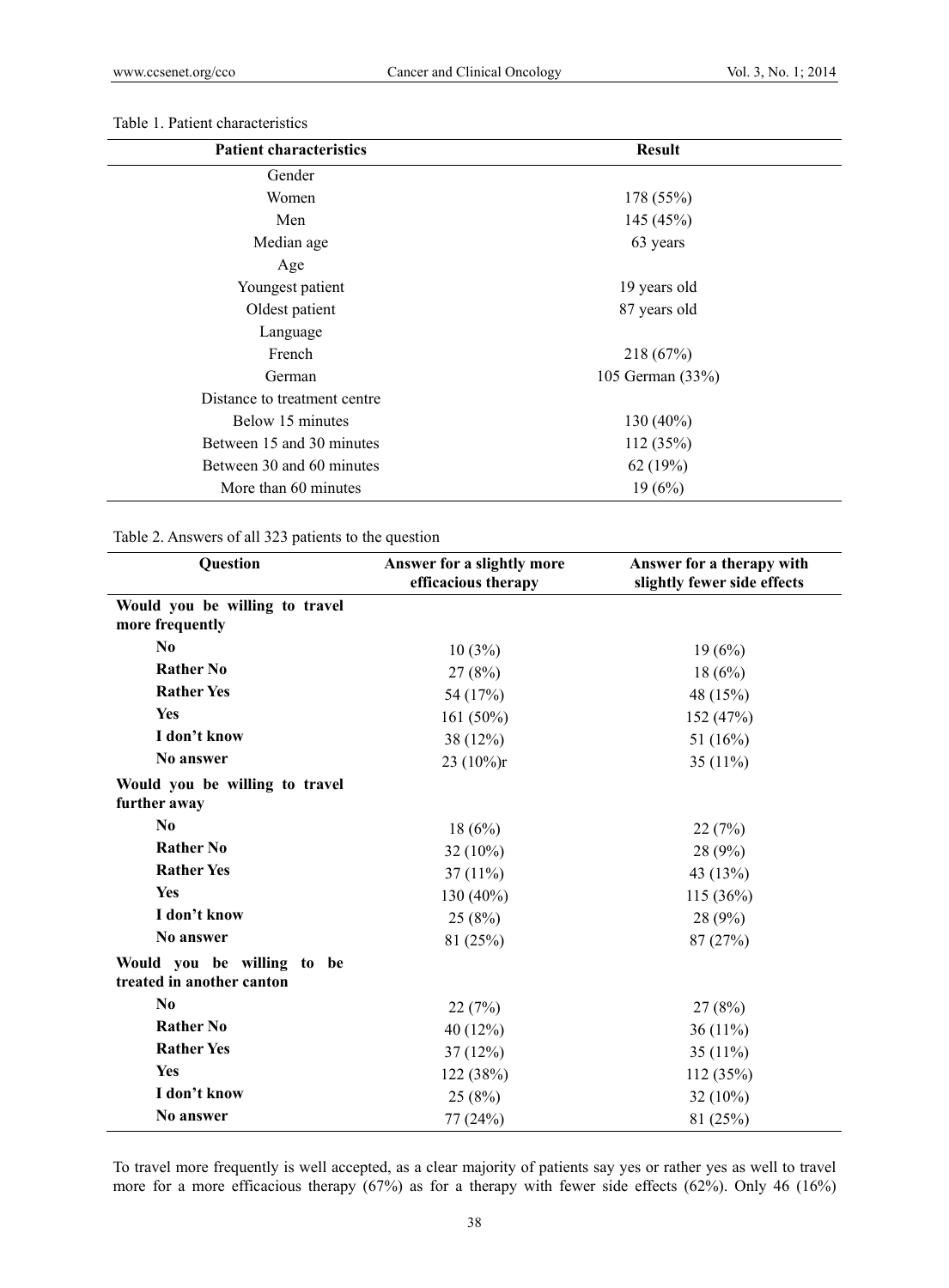patients are reluctant or refuse to travel more frequently at least for one of both reasons proposed.

 If the positive attitude group is homogenous as 93% of the patients who said yes or rather yes to the question with "more efficacious" answered also yes to the question with "fewer side effects", this is not the case within the negative attitude group as 44% of the patients with a negative attitude to the more efficacious therapy were positive for the therapy with fewer side effects. Only 18 patients (6%) answer no or rather no to both questions.

To travel further away doesn't have a clear majority as 51% of the patients say yes to travel further away for a more efficacious therapy and 49% for a therapy with fewer side effects. 89% of the patients being positive to travel further for a more efficacious therapy are also positive for a therapy with fewer side effects. Only 60 (19%) patients are negative to travel further away for at least one reason offered. The homogeneity for negative attitude is with clearly higher than for travelling more frequently as 32 patients (10%) say no or rather no to both questions.

The idea to be treated in another canton is still accepted by 50% of the patients for a more efficacious therapy and 46% for a treatment with fewer side effects. 40% of the patients say yes or rather yes to both questions. 15% say no or rather no to both questions. The probability to get a double positive answer (91%) or a double negative answer (88%) is high.

We analysed whether acceptance is influenced by gender, age and distance to the actual treatment place. If no statistically significant difference can be found for gender, age highly impacts the acceptance (see Figure 1).



Figure 1. Answers by age groups

Acceptance declines with age. To travel more frequently is accepted by all age groups for a more efficacious therapy, nevertheless the probability of a refusal is statistically significantly higher for patients with an age of 70 years or more compared to patients below 70 years (OR 2.7, 95% CI: 1.3 - 5.7). The acceptance to travel more for a therapy with slightly fewer side effects drops at 60 years and more (OR 2.9, 95% CI: 1.3 - 6.4), remains nevertheless positive for a small majority of patients between 60 and 69 whilst patients of 70 and above being positive to travel more are as numerous as those negative to it. The interrelationship between acceptance and age is reflected by the median age: patients positive to both options have a median age of 58 years, patients positive for a therapy with less side effects but not for a more efficacious one have a median age of 60 years, patients positive for a more efficacious therapy but not for one with less side effects have a median age of 66 years. 66 years is also the median age of patients reluctant to both options.

To travel further away finds a majority of acceptance in patients below 60 but not in patients older than 60,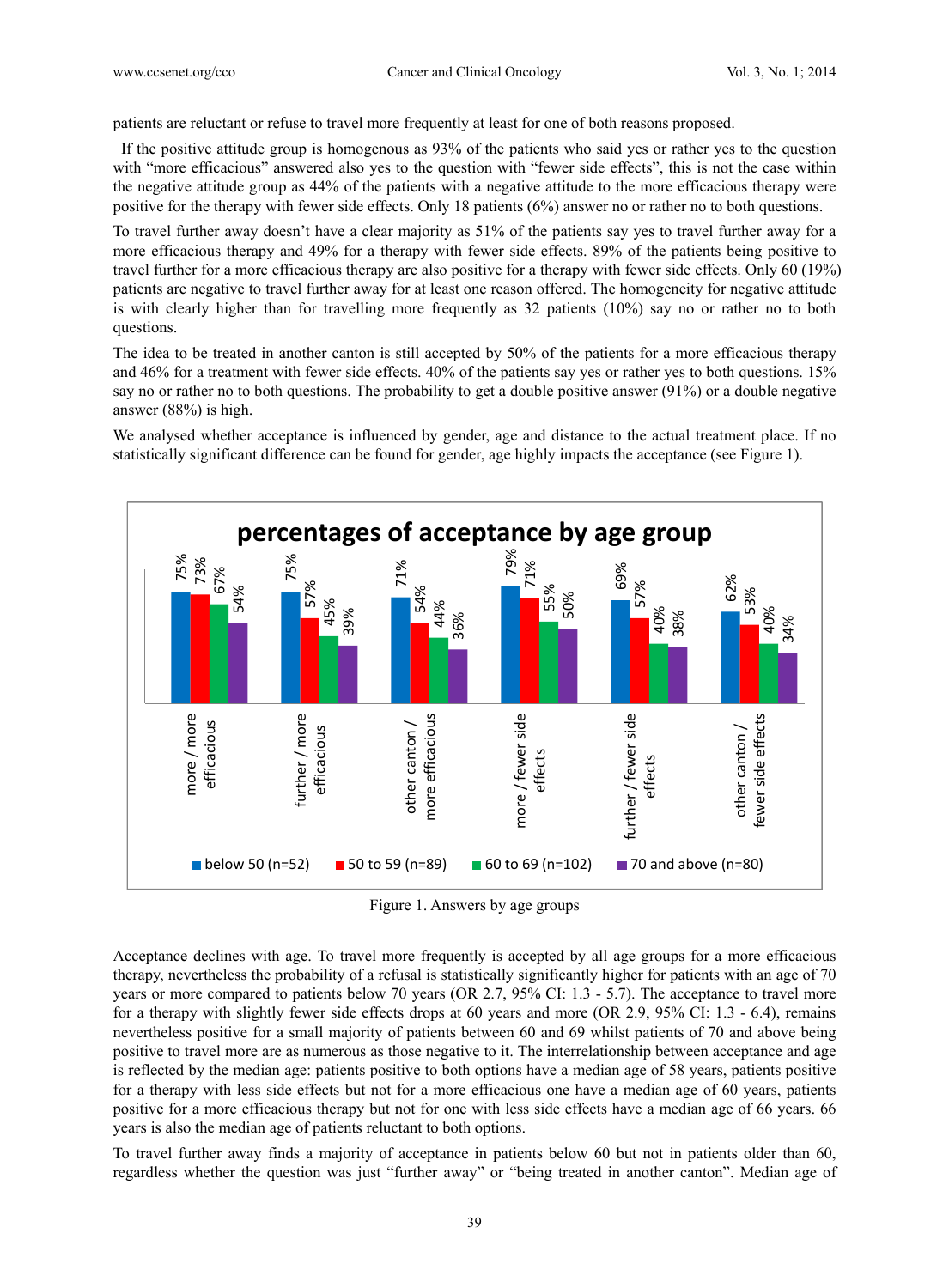patients positive to both options is 57 years; median age of patients reluctant to one or both options is 65 years with no difference in median age whether the patient is only reluctant to travel further away for a more efficacious therapy, only reluctant for a therapy with fewer side effects or reluctant to both options. Patients positive to both options for a treatment in another canton have a median age of 58 years, patients positive for a more efficacious therapy but not for a therapy with fewer side effects have a median age of 59 years, patients positive for a therapy with fewer side effects but not for a more efficacious therapy have a median age of 63 years and patients reluctant to both options have a median age of 66 years.

The perception of travelling further away is influenced by how much further away this would be compared to the actual journey. To allow comparison among distance groups the results are therefore adjusted as well for age as for language (Figure 2).



Figure 2. Age-language adjusted results for the distance groups. Distance group 1 equals to less than 15 minutes for one way, group 2 to 15 to 30 minutes, group 3 to 30 to 60 minutes and group 4 to more than 60 minutes

Acceptance to travel more for a more efficacious therapy rapidly declines with distance whilst distance doesn't impact on the acceptance to travel more for a therapy with fewer side effects. If acceptance to travel further away for a more efficacious therapy declines with distance (from 78% for distance group 1 to 42% for distance group 4) it increases with distance for a therapy with fewer side effects (from 48% for distance group 1 to 66% for distance group 4). To be treated in another canton is highly accepted by patients of distance group 4 (80% resp. 95% for a more efficacious therapy or a therapy with fewer side effects). For distance group 1 the acceptance is different whether the treatment would be a more efficacious one or one with fewer side effects, similarly to the acceptance to travel more.

#### **4. Discussion**

The willingness to travel more frequently or further away for a slightly more effective therapy is impacted by age and distance, whether the increased travel activity would be more journeys to the same place or journeys to another place and whether the higher effectiveness offered was more efficacy or fewer side effects.

Age is the major impact factor. Younger patients are more open for more or further travelling. Whether this in linked to a higher mobility, to hope of a higher impact in life expectancy, less metastatic diseases or some other factors cannot be answered with our data. The acceptance drops dramatically with age. If to travel more is still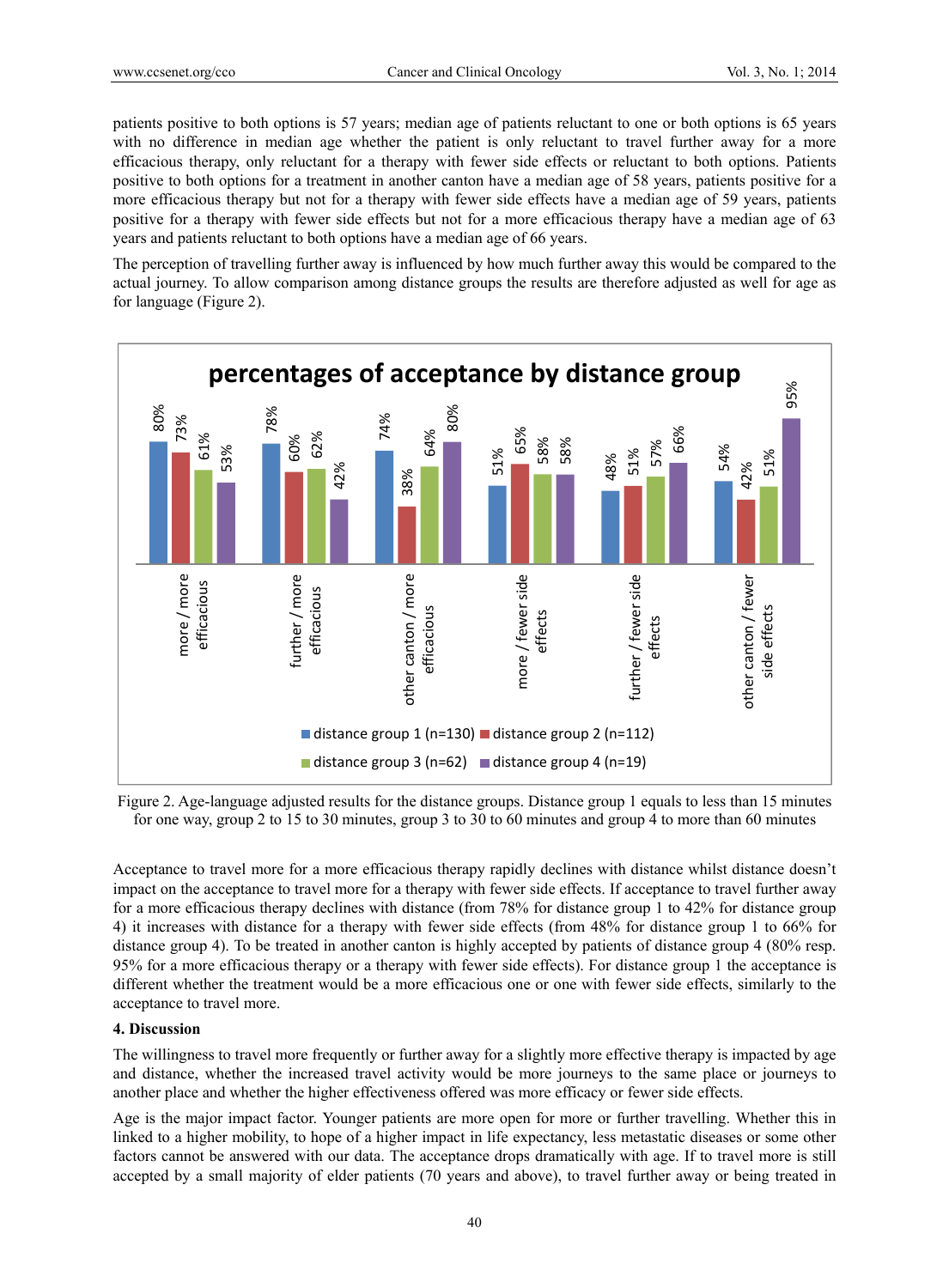another canton is refused by a majority of elder patients.

To be treated in another canton is highly accepted by patients already having a long journey (more than an hour). We assume that the reasons are different for French speaking and German speaking patients. French speaking patients with such a long journey live close to the French speaking canton of Vaud and get their actual treatment in Sion because it is not available in a closer oncology ward, mainly radiotherapy. The trip to a hospital in the canton Vaud including the university hospital in Lausanne wouldn't last longer than the trip to Sion. As radio oncology patients are in general younger than chemotherapy the influence of age described above impacts favourably the willingness to be treated in another canton. For German speaking patients the trip in another canton would be a treatment in a hospital in the German speaking canton of Berne as alternative to the French speaking hospitals in Valais. The potentially greater distance, depending in which hospital in the canton of Berne they would be treated, could be over weighted by the barrier of language.

Whether a higher efficiency was proposed as more efficacy or as fewer side effects wasn't perceived as equal solutions by all patients, particularly when the option was to travel more. If acceptance to travel more for a more efficacious therapy lead very frequently also to acceptance to travel more for fewer side effects, refusal of more travelling for more efficacy wasn't linked to refusal of more travelling for fewer side effects and vice-versa. For patients living close to the oncology ward (less than 15 minutes) a more efficacious therapy was more attractive than a therapy with fewer side effects when the option was to travel more. This gap disappeared with increasing distance. When the option was to travel further away acceptance was more favourable for fewer side effects than for more efficacy for the patients having a long journey (more than an hour). Whether these differences in acceptance are linked to an increased burden by the journey the longer the journey is should be investigated. The difference in acceptance in distance group 1 with a better acceptance for travelling more frequently for a more efficacious therapy but not for a therapy with fewer side effects could be linked to an increased burden by travelling which over weights the reduced burden by side effects of the therapy.

The study methodology has some limitations, particularly the voluntariness as well to participate to the survey as to answer to the specific questions of interest for this investigation. Only 207 patients (64%) answered to all these questions and 1/3 questions get no answer or a "don't know" answer. Furthermore the wording of the questions with the imprecise options "more" and "further" lets room for interpretation and does not allow to say to which extend patients are willing to increase the frequency and the distance of travelling. The options "slightly more efficacious therapy" and "therapy with slightly fewer side effects" allow as well room for interpretation. Whether the patient was willing to travel more was answered by 90% (more efficacy) resp. 89% of the patients (fewer side effects) whilst the percentage dropped to 75%/73% for "travelling further away" and 76%/75% "being treated in another canton". The first question seemed easy to answer whilst the second and third caused difficulties. Nevertheless the percentage of patients answering "I don't know" is lower in question two and three and leads to a percentage of exploitable answers which is only slightly lower than for the first question.

#### **5. Conclusion**

The willingness to travel more or further away for a slightly more effective therapy is different whether the increased travel activity would be more journeys to the same place or journeys to another place and whether the higher effectiveness is more efficacy or fewer side effects. Age is the major factor with impact on the willingness with a decrease of willingness with increasing age. Distance impacts as well on the willingness, nevertheless with different consequences whether on one hand the option was to travel more, further away or to be treated in another canton and on the other hand how much the journey to the actual treatment ward lasted.

General acceptance of travelling further away as a consequence of centralisation of oncology services cannot be assumed. The difference of acceptance of travelling more to the same place or travelling further away demonstrate that acceptance is not linked to additional distance per se but to overcome greater global burden of the therapy, travelling being one of the many side effects of these treatments. Particularly elderly patients are reluctant to it and will require specific solutions. Our observational study can help to generate hypothesis for additional research is necessary to understand the reasons for the different reluctances described.

Further analysis of our data is ongoing and will be published separately.

#### **Acknowledgements**

The authors would like to gratefully acknowledge the staff of the five involved centres for their active role by encouraging patients to fill out the questionnaire. This study has been supported by an unrestricted grant from Pierre Fabre Oncology Switzerland.